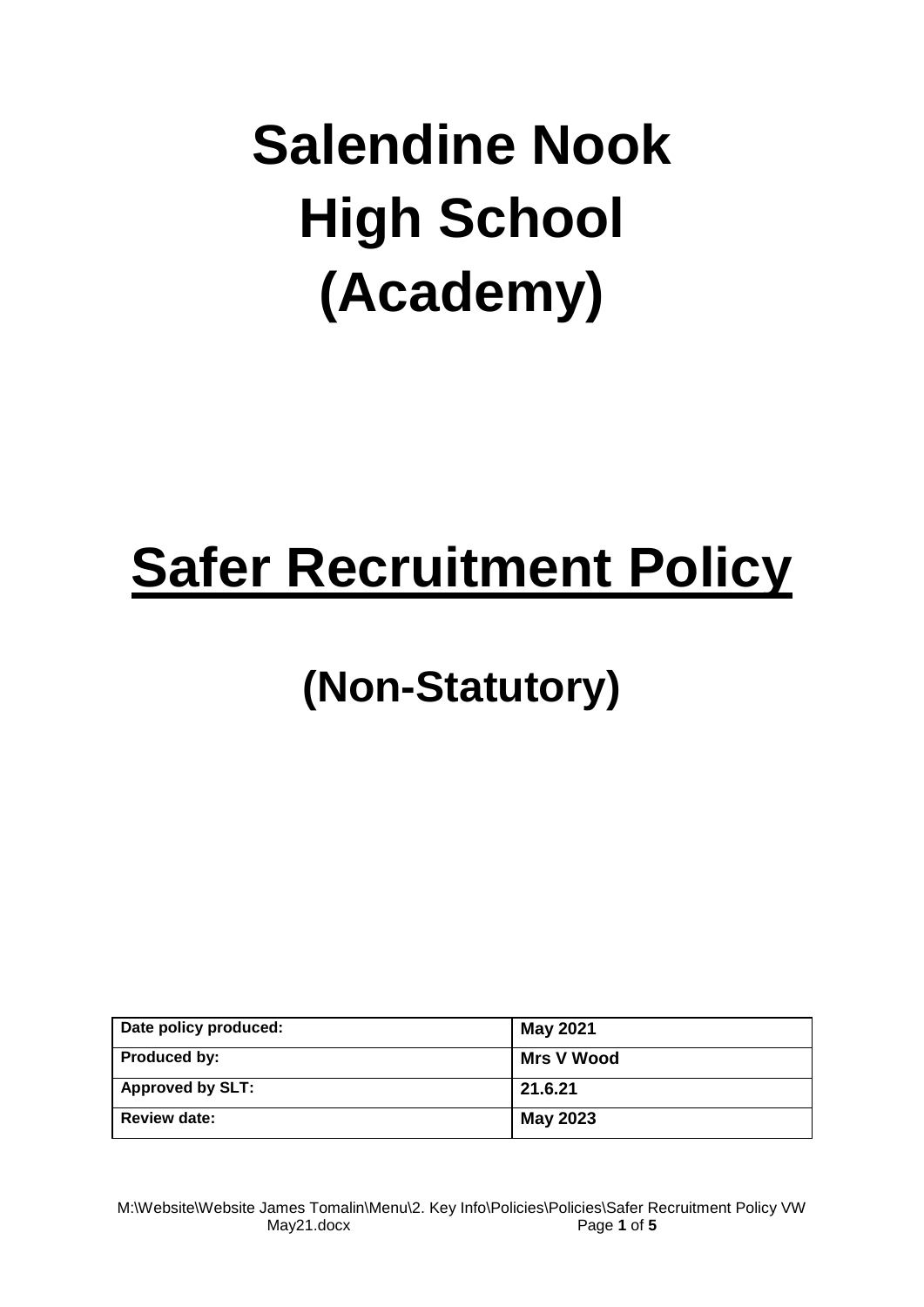We will record all information on the checks carried out for all recruitment. Copies of these checks, where appropriate, will be held in individuals' personnel files. We follow requirements and best practice in retaining copies of these checks, as set out below.

#### **New staff**

When appointing new staff, we will:

- Verify their identity;
- Obtain an enhanced Disclosure and Barring Service (DBS) certificate, including checking the Children's Barred List through the DfE (Teaching Regulation Agency) for those who will be engaging in regulated activity (see definition below). We will not keep a copy of this on file per the regulations. Please see separate policy on the Disclosure and Barring Service;
- Check the Children's Barred List check if they will start work in regulated activity before the DBS certificate is available;
- Verify their mental and physical fitness to carry out their work responsibilities;
- Verify their right to work in the UK. We will keep a copy of this verification for the duration of the member of staff's employment and for 2 years afterwards;
- Verify their professional qualifications, as appropriate;
- Ensure they are not subject to a prohibition order if they are employed to work directly with students, by that teaching or support staff:
- Carry out further additional checks, as appropriate, on candidates who have lived or worked outside of the UK within the last 5 years. Where available, these will include:
	- $\circ$  For all staff, including teaching positions criminal records checks for overseas [applicants](https://www.gov.uk/government/publications/criminal-records-checks-for-overseas-applicants)
	- $\circ$  For teaching positions: obtaining a letter of professional standing from the professional regulating authority in the country where the applicant has worked;

Check that candidates taking up a management position are not subject to a prohibition from management (section 128) direction made by the Secretary of State.

We will ask for written information about previous employment history and check that information is not contradictory or incomplete. This will be provided through the application form.

We will seek references on all short-listed candidates, including internal candidates, before interview. We will scrutinise these and resolve any concerns before confirming appointments. The references requested will ask specific questions about the suitability of the applicant to work with children.

Where the employment record is incomplete or there are concerns about the references, further checks may be carried out. The Principal will inform the candidate that contact will be made with other employers (or the same employer for more detail).

**Regulated activity** means a person who will be:

- Responsible, on a regular basis in the school, for teaching, training, instructing, caring for or supervising children; or
- Carrying out paid, or unsupervised unpaid, work regularly in the school where that work provides an opportunity for contact with children; or
- Engaging in intimate or personal care or overnight activity, even if this happens only once and regardless of whether they are supervised or not

#### **Existing staff**

All staff complete an annual declaration for disclosure of criminal offences.

If we have concerns about an existing member of staff's suitability to work with children, we will carry out all the relevant checks as if the individual was a new member of staff. We will also do this if an individual moves from a post that is not regulated activity to one that is.

M:\Website\Website James Tomalin\Menu\2. Key Info\Policies\Policies\Safer Recruitment Policy VW May21.docx Page **2** of **5**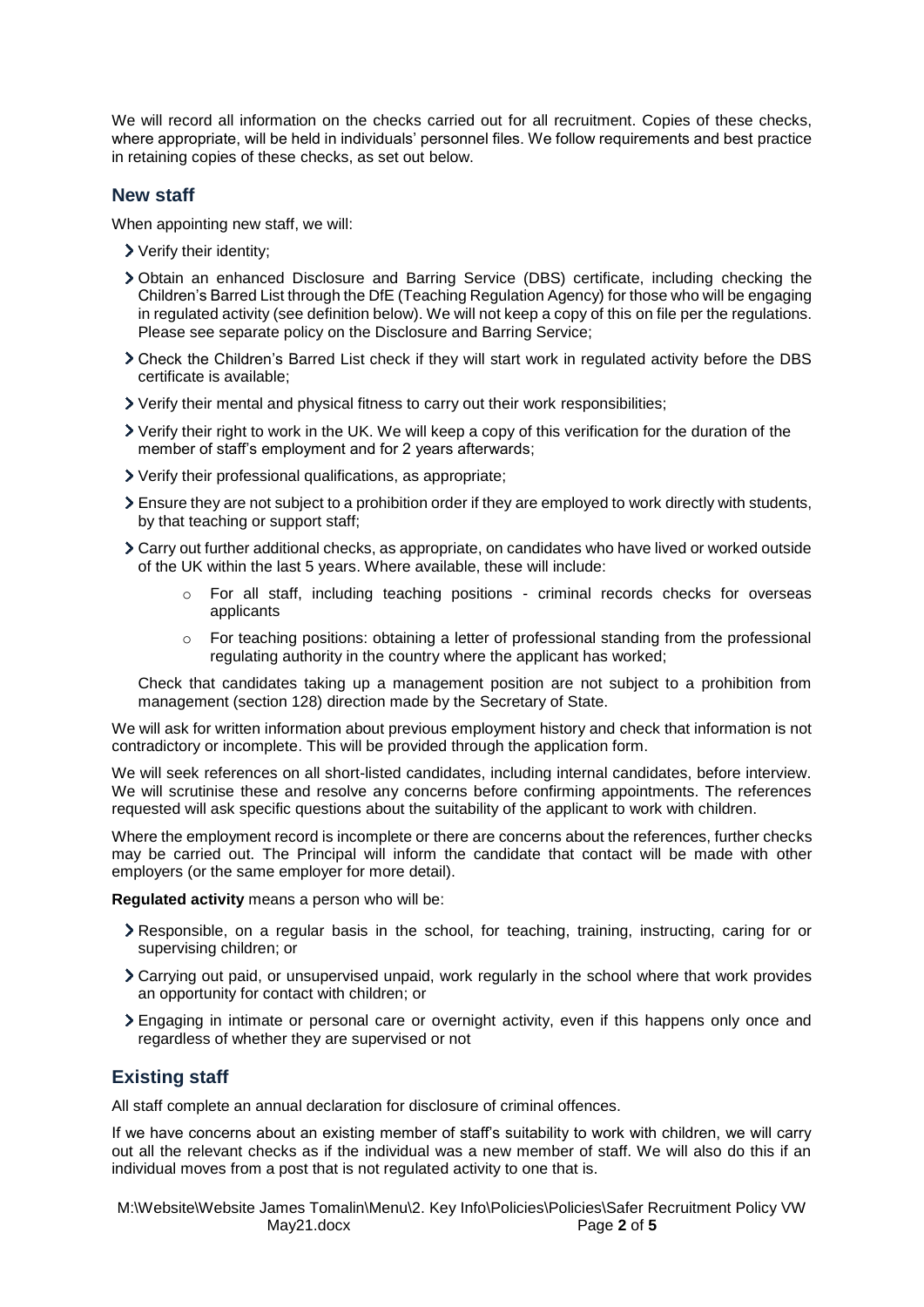We will refer to the DBS anyone who has harmed, or poses a risk of harm, to a child or vulnerable adult where:

- We believe the individual has engaged in [relevant conduct](https://www.gov.uk/guidance/making-barring-referrals-to-the-dbs#relevant-conduct-in-relation-to-children) (please see definition at the end of this document) ; or
- The individual has received a caution or conviction for a relevant offence, or there is reason to believe the individual has committed a listed relevant offence, under the Safeguarding Vulnerable [Groups Act 2006 \(Prescribed Criteria and Miscellaneous Provisions\) Regulations 2009;](http://www.legislation.gov.uk/uksi/2009/37/contents/made) or
- The 'harm test' is satisfied in respect of the individual (i.e. they may harm a child or vulnerable adult or put them at risk of harm); and
- The individual has been removed from working in regulated activity (paid or unpaid) or would have been removed if they had not left

#### **Agency and third-party staff**

We will obtain written notification from any agency or third-party organisation that it has carried out the necessary safer recruitment checks that we would otherwise perform. We will also check that the person presenting themselves for work is the same person on whom the checks have been made.

#### **Contractors**

We will obtain written notification from any agency or third-party organisation that it has carried out the necessary safer recruitment checks that we would otherwise perform.

We will ensure that any contractor, or any employee of the contractor, who is to work at the school has had the appropriate level of DBS check (this includes contractors who are provided through a PFI or similar contract). This will be:

- An enhanced DBS check with barred list information for contractors engaging in regulated activity
- An enhanced DBS check, not including barred list information, for all other contractors who are not in regulated activity but whose work provides them with an opportunity for regular contact with children

We will obtain the DBS check for self-employed contractors used directly by the school.

We will not keep copies of such checks for longer than 6 months.

Contractors who have not had any checks will not be allowed to work unsupervised or engage in regulated activity under any circumstances.

We will check the identity of all contractors and their staff on arrival at the school.

#### **Trainee/student teachers**

Where applicants for initial teacher training are salaried by us, we will ensure that all necessary checks are carried out.

Where trainee teachers are fee-funded, we will obtain written confirmation from the training provider that necessary checks have been carried out and that the trainee has been judged by the provider to be suitable to work with children.

#### **Volunteers**

We will:

- Never leave an unchecked volunteer unsupervised or allow them to work in regulated activity;
- Obtain an enhanced DBS check with barred list information for all volunteers who are new to working in regulated activity;
- Carry out a risk assessment when deciding whether to seek an enhanced DBS check without barred list information for any volunteers not engaging in regulated activity. We will retain a record of this risk assessment.

M:\Website\Website James Tomalin\Menu\2. Key Info\Policies\Policies\Safer Recruitment Policy VW May21.docx Page **3** of **5**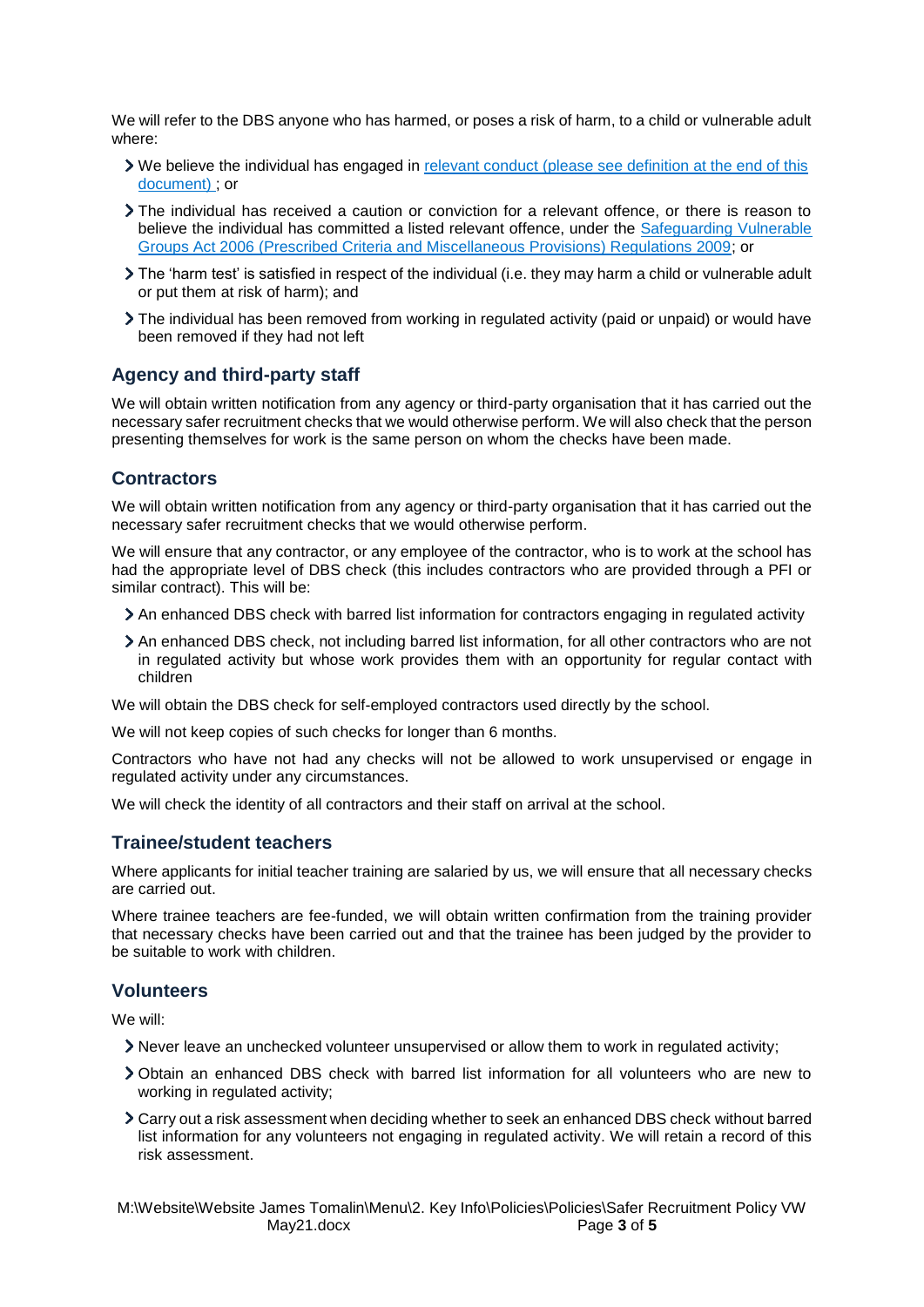#### **Governors**

All governors, trustees, and members will have an enhanced DBS check without barred list information.

They will have an enhanced DBS check with barred list information if working in regulated activity.

All governors will also have a section 128 check (as a section 128 direction disqualifies an individual from being a maintained school governor).

The Chair of Governors will have their DBS check countersigned by the Secretary of State.

All, trustees, governors and members will also have the following checks:

- A section 128 check (to check prohibition on participation in management under [section 128 of the](https://www.legislation.gov.uk/ukpga/2008/25/section/128)  [Education and Skills Act 2008\)](https://www.legislation.gov.uk/ukpga/2008/25/section/128). [Section 128 checks are only required for local governors if they have retained or been delegated any management responsibilities.]
- > Identity;
- > Right to work in the UK;
- Other checks deemed necessary if they have lived or worked outside the UK

#### **Staff working in alternative provision settings**

Where we place a pupil with an alternative provision provider, we obtain written confirmation from the provider that they have carried out the appropriate safeguarding checks on individuals working there that we would otherwise perform.

#### **Adults who supervise pupils on work experience**

When organising work experience, we will ensure that policies and procedures are in place to protect children from harm.

We will also consider whether it is necessary for barred list checks to be carried out on the individuals who supervise a pupil under 16 on work experience. This will depend on the specific circumstances of the work experience, including the nature of the supervision, the frequency of the activity being supervised, and whether the work is regulated activity.

#### **Interview process**

All interviews will be conducted using safer recruitment principles. This will include a question on safeguarding in every externally advertised post.

Appointment will be subject to all of the above criteria being satisfactorily met.

#### **Glossary of Terms**

#### **Relevant conduct in relation to children**

A child is a person under 18 years of age.

Relevant conduct is:

- endangers a child or is likely to endanger a child;
- if repeated against or in relation to a child would endanger the child or be likely to endanger the child;
- involves sexual material relating to children (including possession of such material);
- involves sexually explicit images depicting violence against human beings (including possession of such images);

M:\Website\Website James Tomalin\Menu\2. Key Info\Policies\Policies\Safer Recruitment Policy VW May21.docx Page **4** of **5**